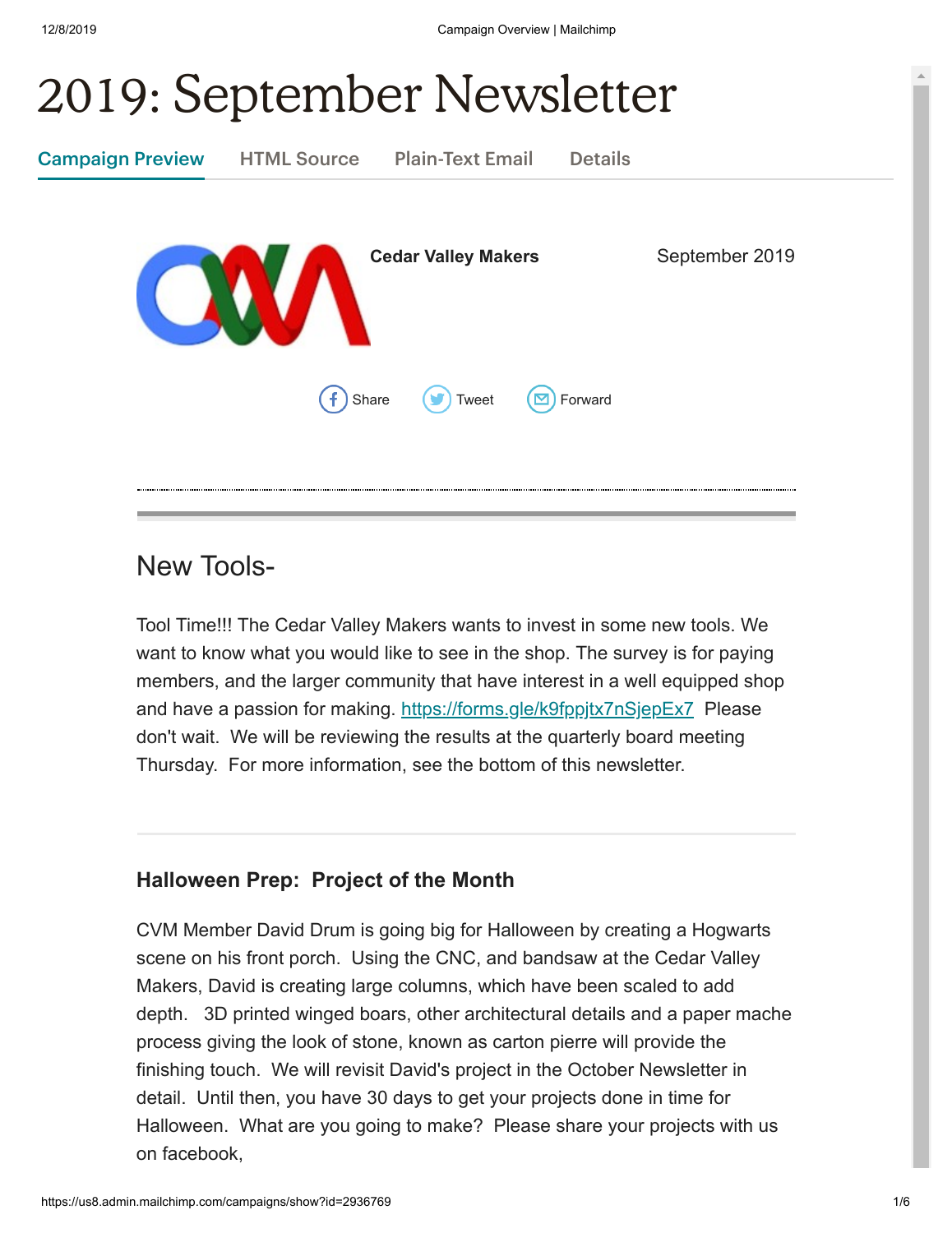



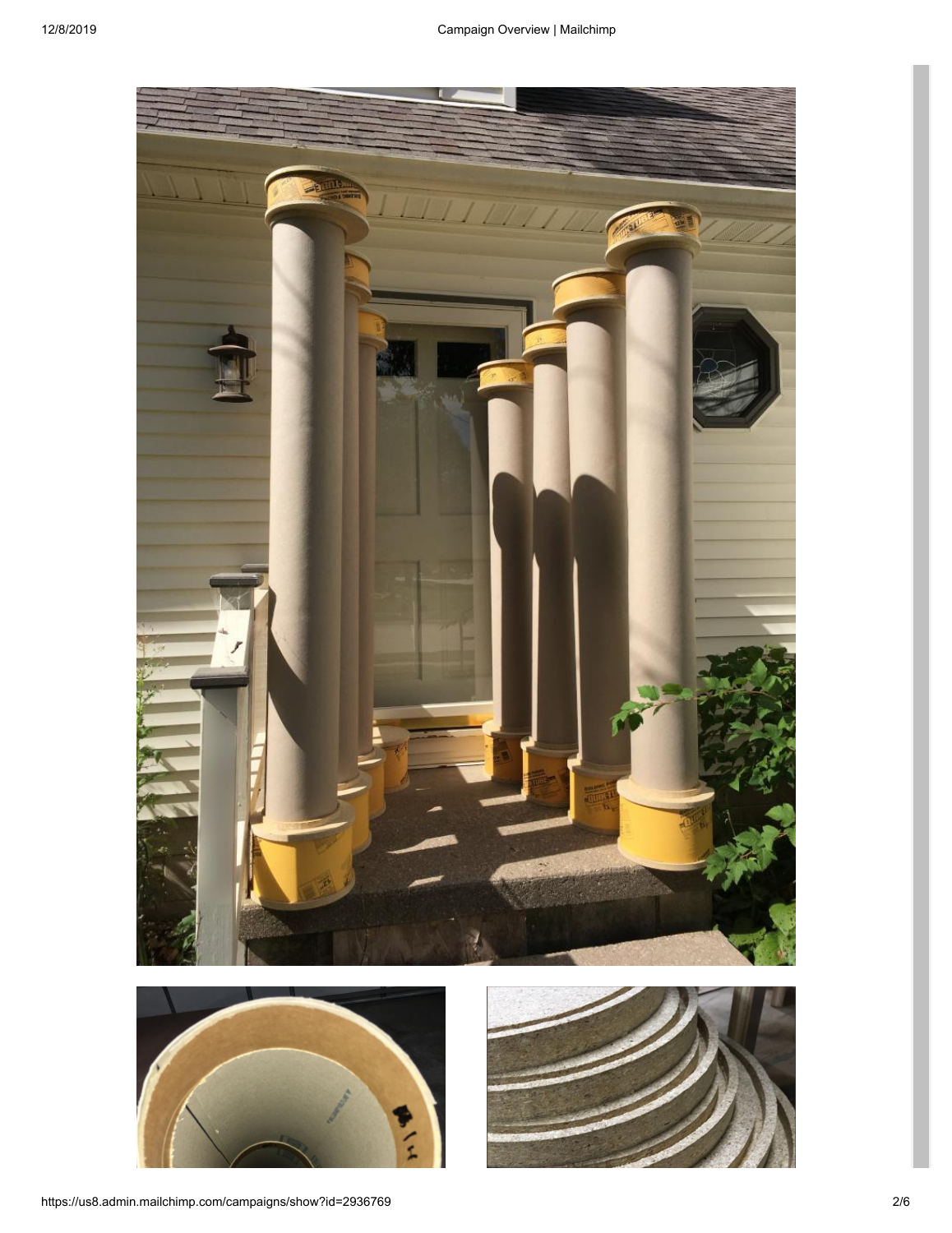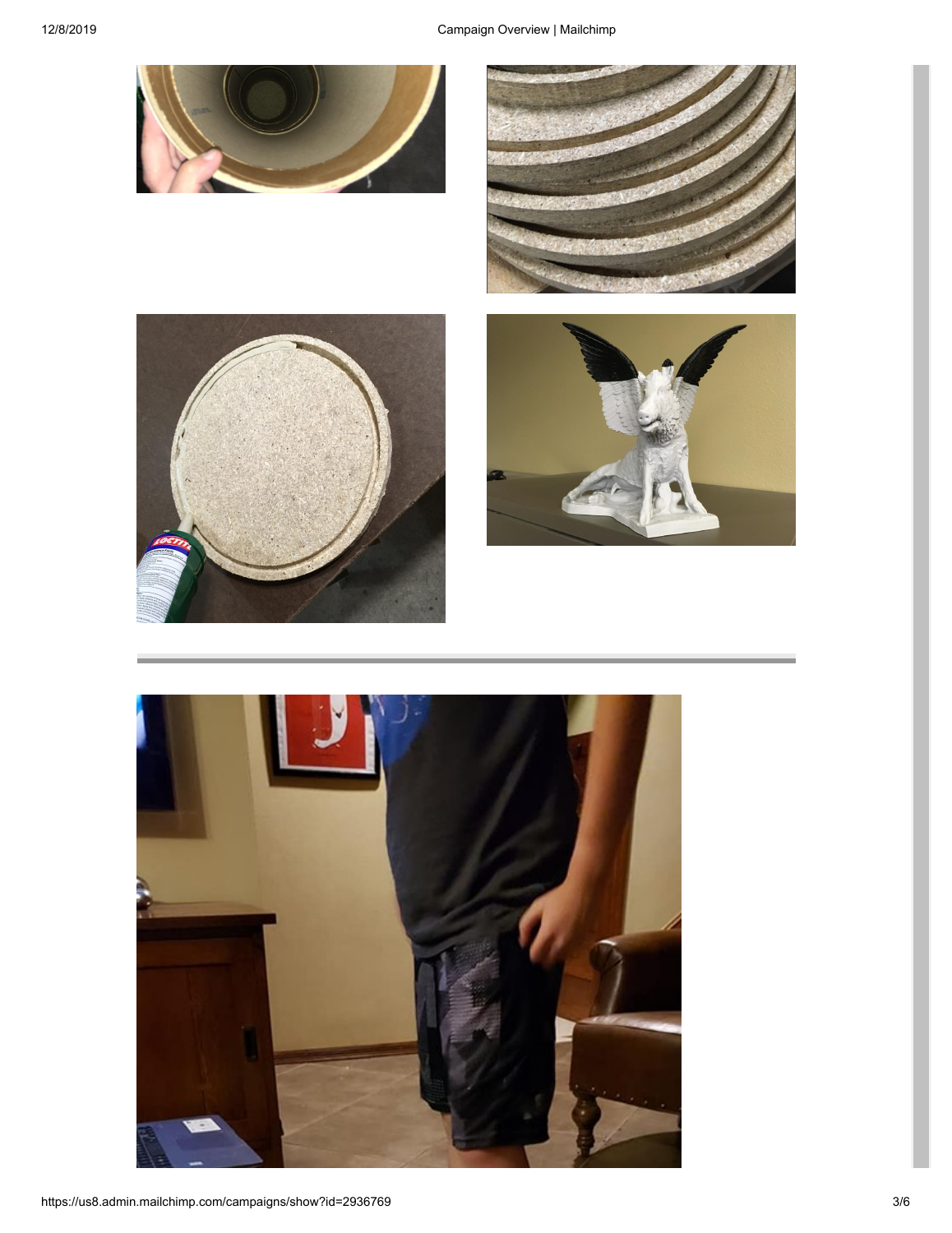

Makerspaces are all about project based learning. Ongoing, we have a small group of kids working to develop a circuit play ground express game controller. The pictured wobble board, cut on the cnc, controls mouse movement using the accelerator sensor built into the [circuit playground express](https://learn.adafruit.com/adafruit-circuit-playground-express/overview). We plan to add a jump movement and conductive finger actions using the circuit python gamepad library. If you want to join this group, e-mail *[info@cedarvalleymakers.org](mailto:info@cedarvalleymakers.org?subject=Game%20controller)*. Watch face book and future newsletters for links to project files if you are interested in working on this project from home.

Community groups can request free access to the space, tools, and expertise. Send us an e-mail telling us about your group, your project, and what you think you will need(space, tools, expertise) [http://info@cedarvalleymakers.org](http://info@cedarvalleymakers.org/).

Groups that have used the space include: Big Brothers Big Sisters, BoyScouts, GirlScouts, FFA, rocket clubs, robotics clubs(FRC, FTC, FLL).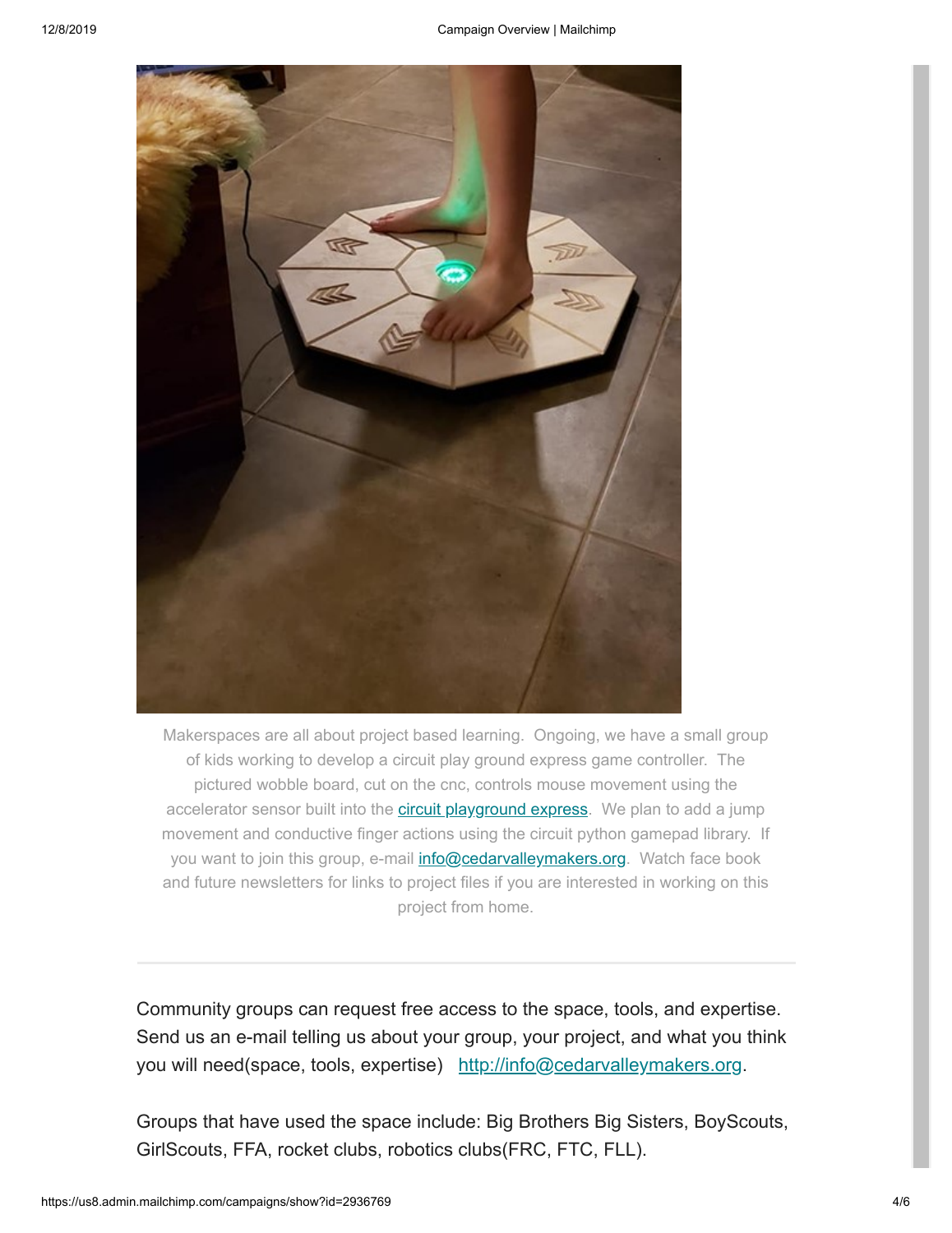We look forward to seeing your projects.



[Support our mission by becoming a](https://www.cedarvalleymakers.org/Donate) sustaining member. Your support will provide scholarships for starving students and the underemployed, and fund project based learning opportunities and creativity in the Cedar Valley. Thank You!!!



**Programs and Volunteer Community events:**

- FLL, FTC, FRC and educational and community group meetings.
- Laser chuck-able plane build workshops
- Circuit Play Ground Game controller build
- Shop automation project using ESP2866 and node red.
- Shop Vac Segway Zambonie
- EYH Walk behind glider [workshop presented by CVM](https://eyh.techbridgegirls.org/conferences/CedarValleyIowa/)
- 3D printer 101 Workshops presented by CVM  $@$  CF Library Dec 3, @ 6:30
- To find out more about our community projects and volunteer opportunities or to schedule a tour or an orientation, e-mail [info@cedarvalleymakers.org](mailto:info@cedarvalleymakers.org)

CVM third quarter Board Meeting is schedule for October 3, 6:30 in the MillRace Board room. If you would like to attend the board meeting please a